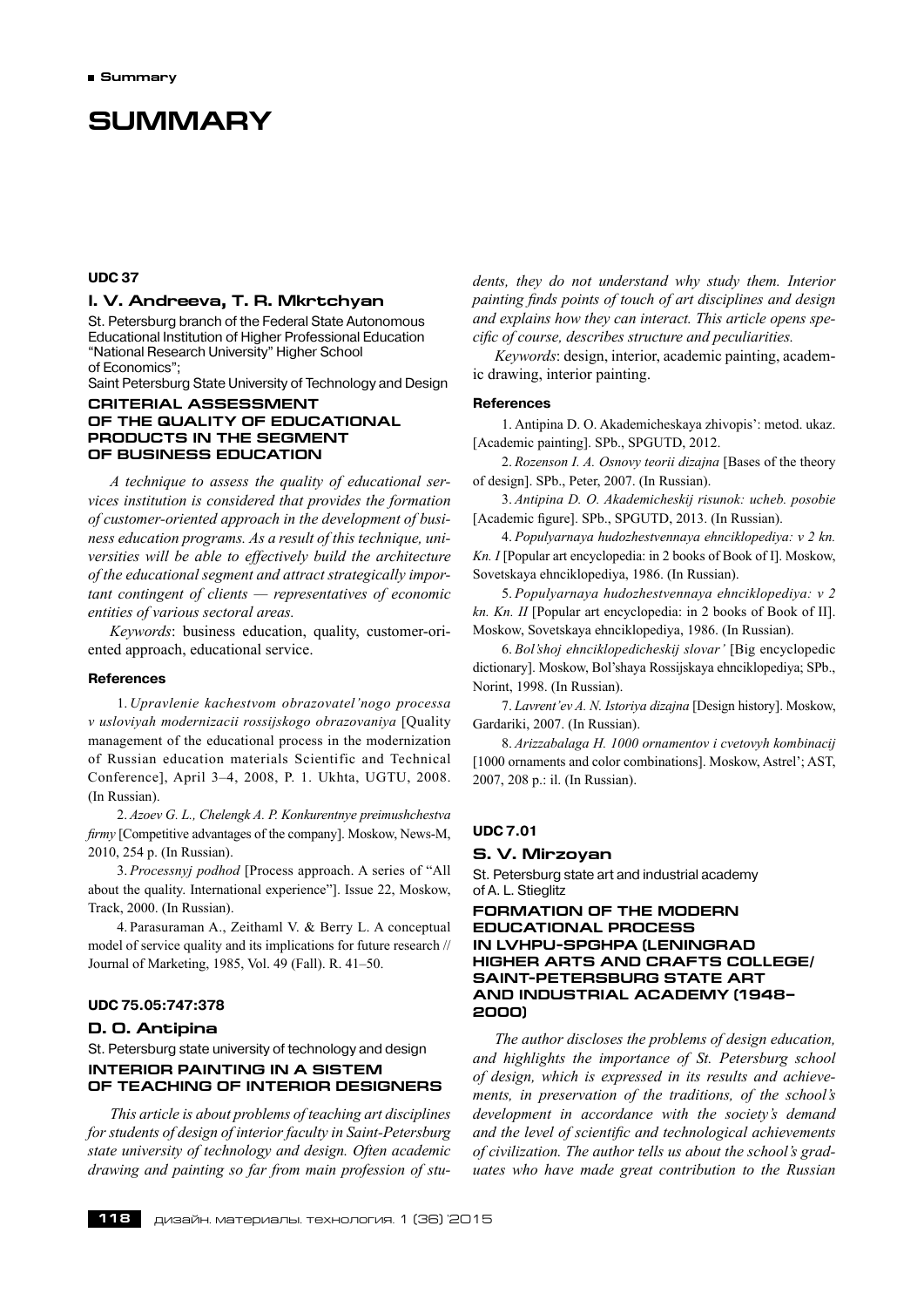*industry as pioneers and enthusiasts whose work inspires pride for the domestic design.*

*Keywords*: I. A. Vaks, VHUTEIN (Highest Arts and Technology Institute), LYHPU (Leningrad Higher Arts and Crafts College), EUK (Experimental training courses), RAF (Riga Bus Factory) LOMO (Leningrad Optical and Mechanical Association).

#### **References**

1. *Mirzoyan S. V., Hel'myanov S. P. Sankt-Peterburgskaya shkola dizajna ot CUTR do LVHPU. Ot Mesmahera do Vaksa* [The St. Petersburg school of design from TsUTR to LVHPU. From Mesmakher to Shoe-polish]. SPb., 2011, 400 p. (In Russian).

2. *Mirzoyan S. V. Master* [Master] // Design. Materials. Technology, 2013, no № 4 (29), pp. 87–91. (In Russian).

3. *Mirzoyan S. V. Osnovatel' Leningradskoj shkoly promyshlennogo dizajna Iosif Aleksandrovich v period s 1925 po 1943 g.* [The founder of the Leningrad school of industrial design Iosif Aleksandrovich during the period from 1925 to 1943] // Design. Materials. Technology, 2013, no 1 (31), pp. 51–56. (In Russian).

4. *Mirzoyan S. V. Iosif Aleksandrovich Vaks — osnovatel' Leningradskoj shkoly dizajna* [Iosif Aleksandrovich Vaks the founder of the Leningrad school of design] // Mesmaherovskie chteniya. SPb., 2001, pp. 40–51. (In Russian).

5. *Tyzhnenko T. E. Maksimilian Mesmaher* [Maksimilian Mesmakher]. Leningrad, 1984, 152 p. (In Russian).

6. *Meshchaninov A. Dizajn. Tochka nad j* [Design. A point over j]. SPb., 2008, 217 p. (In Russian).

7. *Vaks I. Hudozhnik v promyshlennosti* [The artist in the industry]. Leningrad; Moskow, 1965, 120 s. (In Russian).

8. *Arhiv I. A. Vaksa* [Archive I. A. Vaksa]. Leningrad, 1919– 1986, pp. 172; 253; 258. (In Russian).

#### **UDC 378:7:37.017.92:658.512.23**

# **M. B. Esaulova, L. V. Nikulshina**

St. Petersburg state university of technology and design

# **TOWARDS THE FORMATION OF ETHICAL VALUES OF FUTURE DESIGNERS IN THE PROCESS OF THEIR PROFESSIONAL TRAINING**

*The article discusses the significance of the problem of formation of moral values as the basis of citizenship future designers. For implement this problem, the authors propose the inclusion in the curriculum for graphic designers discipline "Fundamentals of Ethics of modern design." The article describes the content of the discipline and the tutorial. The authors are considered the examples of the technologies used and the results of the implementation of the main objectives of the discipline*.

*Keywords*: graphic design, professional education of future designers, moral values, ethics, morals.

#### **References**

1. *FGOST VPO po napravleniyu podgotovki 072500 «Dizajn»* [FGOST VPO in the direction of preparation 072500 "Design"]. (In Russian).

2. *Zemcov D. Interaktivnye obrazovatel'nye tekhnologii* [Interactive educational technologies] // Sb. tez. nauch. dokl. Moskow, Moskov. gos. un-t im. M. V. Lomonosova, 2011. (In Russian).

2. *Nikul'shina L. V. Etika i principy sovremennogo dizajna: ucheb. posobie* [Ethics and principles of the modern design]. SPb., SPGUTD, 2013, 62 p. (In Russian).

# **UDC 72.01**

#### **K. A. Belous**

St. Petersburg state academic institute of painting, sculpture and architecture named after I. E. Repin

# **PARISIAN RAILWAY STATIONS: THE CITY-BUILDING ROLE AND STYLISTIC FEATURES**

*The article is devoted to the Parisian railway stations built from 1840-s till the end of the XIX century during the architectural reconstruction the French capital. At that time metal constructions came into vogue and it became possible to build big platforms. The architecture of the railway stations reflected the whole tendency of the development of French architecture of that period. The construction of the stations affected geographic, urban and social aspects.*

*Keywords*: Paris, architecture, railway station, platform, metal construction, eclecticism.

#### **References**

1. Bowie K. Les grandes gares parisiennes du XIX siècle. Délégation à l'Actionartistique de la Ville de Paris, 1987.

2. Pinon P. Atlas du Paris haussmannien. Paris, Parigramme, 2002, pp. 46.

3. *Uittik A. Evropeiskaya architectura XIX veka* [European architecture of the XX century]. Moskow, Gos. Izdatelstvo literatury po stroitelstvu, architecture I stroitelnym materialam, 1960, pp. 73. (In Russian).

4. *Punin A. L. Architectura Peterburga serediny — vtoroy poloviny XIX veka* [Architecture of St. Petersburg of the middle and second half of the XIX century]. Vol. 1. SPb., Kriga, 2007, pp. 365. (In Russian).

5. Chemetov P., et Marrey B. Architectures. Paris 1848–1914. Pari,: Dunon, 1980, pp. 96–97.

6. Hitchcock H. Architecture: 19e et 20e siècles. Brussels, Pierre Mardaga, 1981, pp. 134.

7. Sutcliff A. Paris: An architectural history. New Haven and London, Yale University Press, 1993, pp. 95–96.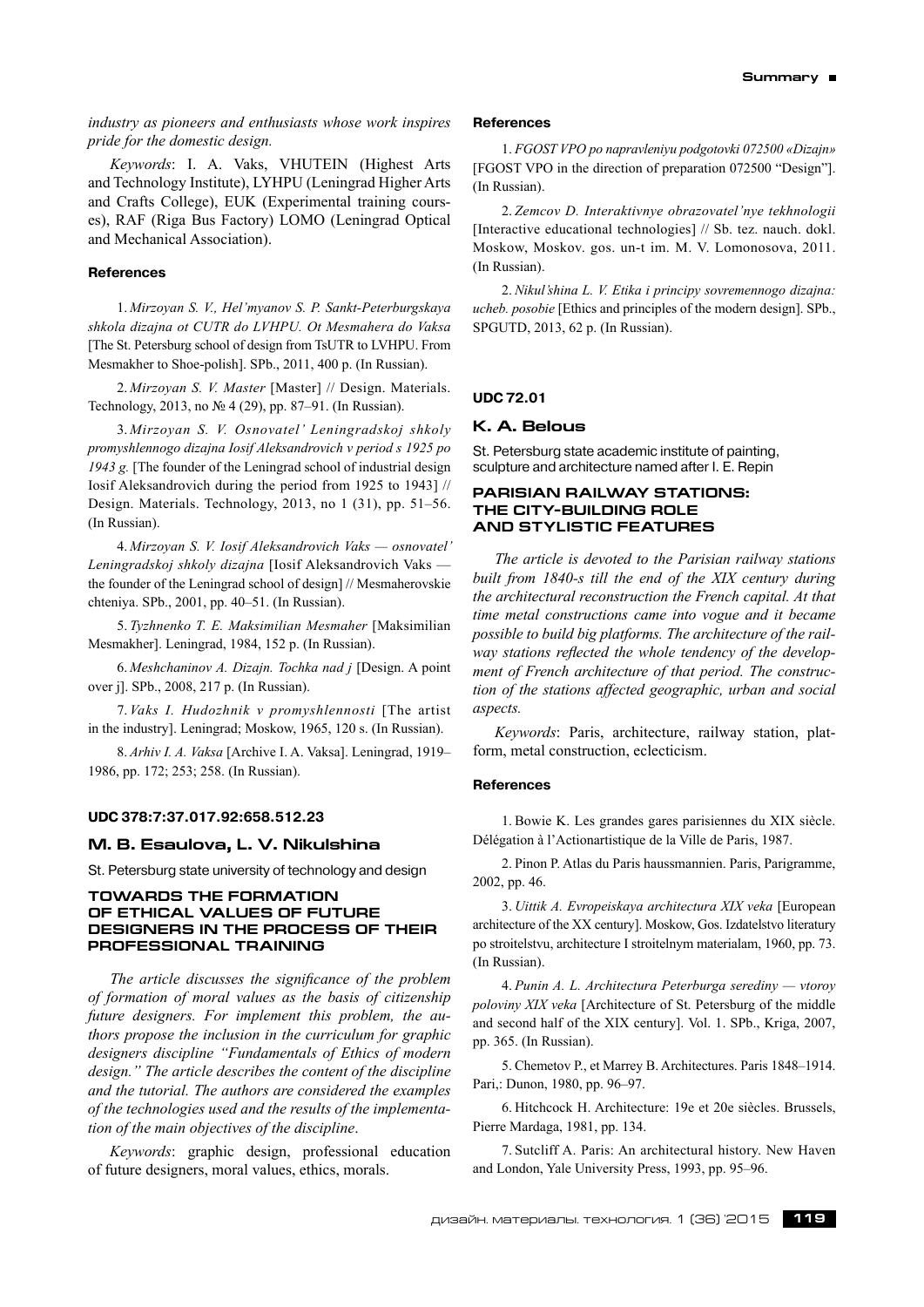# **UDC 378.4:659.125:339.137.22**

**A. N. Kislitsyna, V. G. Shablovskiy**

St. Petersburg State University of Technology and Design

## **CORPORATE STYLE AS A MEANS OF IDENTIFICATIONS OF HIGHER EDUCATIONAL INSTITUTIONS**

*In the value of creation of corporate styles of the higher education institutionsin the conditions of the growing competition in modern educational space is considered. Concrete examples of the coats of arms and logos of the higher education institutions created on the basis of traditions and new design decisions are given. The experience of development of a corporate style by Institute of Graphic Design of SPSUTD is presented.*

*Keywords*: corporate style of higher education institutions, coats of arms of higher education institutions, logos of higher education institutions, SPSUTD trademark, image of higher education institution, competitiveness of higher education institution, market of educational services, identification of higher education institutions.

# **References**

1. *Nadtocheeva V. M. Registriruem svoj tovarnyj znak* [We register the trademark] // *Stil': Student*, 2009, no. 2, pp. 20–21 (In Russian).

2. *Makhneva S. Chto opredelyaet imidzh vuza* [That defines image of higher education institution] // *Chelovek i trud,* 2006, no. 10, pp. 39 (In Russian).

3. *Institucional'nyj menedzhment v vuzah: Hrestomatija po sovremennym problemam organizacii dejatel'nosti universitetov* [Institutional management in higher education institutions: Anthology of modern problems of the organization of activity universities] / Library of the magazine "University management: practice and analysis". Yekaterinburg, Publishing house of Urals. University, 2006, 171 p. (In Russian).

4. *Maltseva G. I. Formirovanie universitetskoj korporativnoj kul'tury* [Formation of university corporate culture // Strategicheskoe planirovanie v universitete: Kollektivnaja monografija]. Vladivostok, Publishing house of VGUJeS, 2006, pp. 144–161 (In Russian).

5. Sharkov F. I. *Konstanty gudvilla: stil', pablisiti, reputacija, imidzh i brend firmy* [Goodwill constants: style, publicity, reputation, image and brand of firm], Moskow, Publishing and trade corporation "Dashkov and Co", 2010, pp. 56. (In Russian).

6. *Degtyareva K. A., Petrova S. G. Firmennyj stil' kak zveno kommunikativnogo dizajna* [Corporate style as link of communicative design] // Design. Materials. Technology, 2011, no. 1 (16), pp. 39. (In Russian).

# **UDC 745/749**

# **N. V. Afanaseva**

Samara State University of Architecture and Civil Engineering

# **Future trends in clothes and search for information about new styles for clothing manufacturers**

*This article analyzes the background information for the design of new clothing collections. Described the problem of searching and processing information on trendy style. It was studied a range of clothing from online stores season 2014–15. Revealed the popular models, last color trends, color combinations this season in the collections of designers and next color — the future trends of the season. The technology of information retrieval using styles.*

*Keywords*: information, clothing manufacturers, fashion styles, trends, marketing.

1. Calderin, Jay Fashion Design Essentials: 100 Principles of Fashion Design / Jay Calderin,, 100 Coming Center, Suite 4061, Beverly, MA 01915, 2011, 208 p.

2. Available at: http://www.premierevision.com/

3. *Afanasyev N. V. Razrabotka TREND BOARD dizajnera s ispol'zovaniem podsistemy* "*Stili odezhdy*" [Development TREND BOARD designer using the subsystem "clothing styles"], "Innovative technologies in the field of service and design [electronic resource]: Proceedings of the 1st International Scientific Conference on June 20–21. VPO SGASU. Samara, 2014, pp. 24–27 (In Russian).

4. Available at: http://www.pantone.com/ (accessed 02 Febr. 2015).

5. Available at: http://www.style.com/ (accessed 02 Febr. 2015).

6. Available at: http://www.zolla.com/ru/ (accessed 02 Febr. 2015).

7. Available at: http://www.incity.ru/ (accessed 02 Febr. 2015).

8. Available at: http://ostin.com/ (accessed 02 Febr. 2015).

9. Available at: http://www.lime.ru (accessed 02 Febr. 2015).

10. Available at: http://www.befree.ru (accessed 02 Febr. 2015).

11. Available at: http://www.quelle.ru/ (accessed 02 Febr. 2015).

12. Available at: http://www.bonprix.ru/ (accessed 02 Febr. 2015).

13. Available at: http://palto.torgg.com/ (accessed 02 Febr. 2015).

14. Available at: http://www.wildberries.ru/ (accessed 02 Febr. 2015).

15. Available at: http://www.lamoda.ru/ (accessed 02 Febr. 2015).

16. Available at: http://www.ketrin.ru/ (accessed 02 Febr. 2015).

17. Available at: www.conceptclub.ru (accessed 02 Febr. 2015).

18. Available at: www.camaieu.com (accessed 02 Febr. 2015).

19. Available at: www.motivi.ru (accessed 02 Febr. 2015).

20. Available at: brand-in-trend.ru (accessed 02 Febr. 2015).

21. Available at: www.westland.ru (accessed 02 Febr. 2015).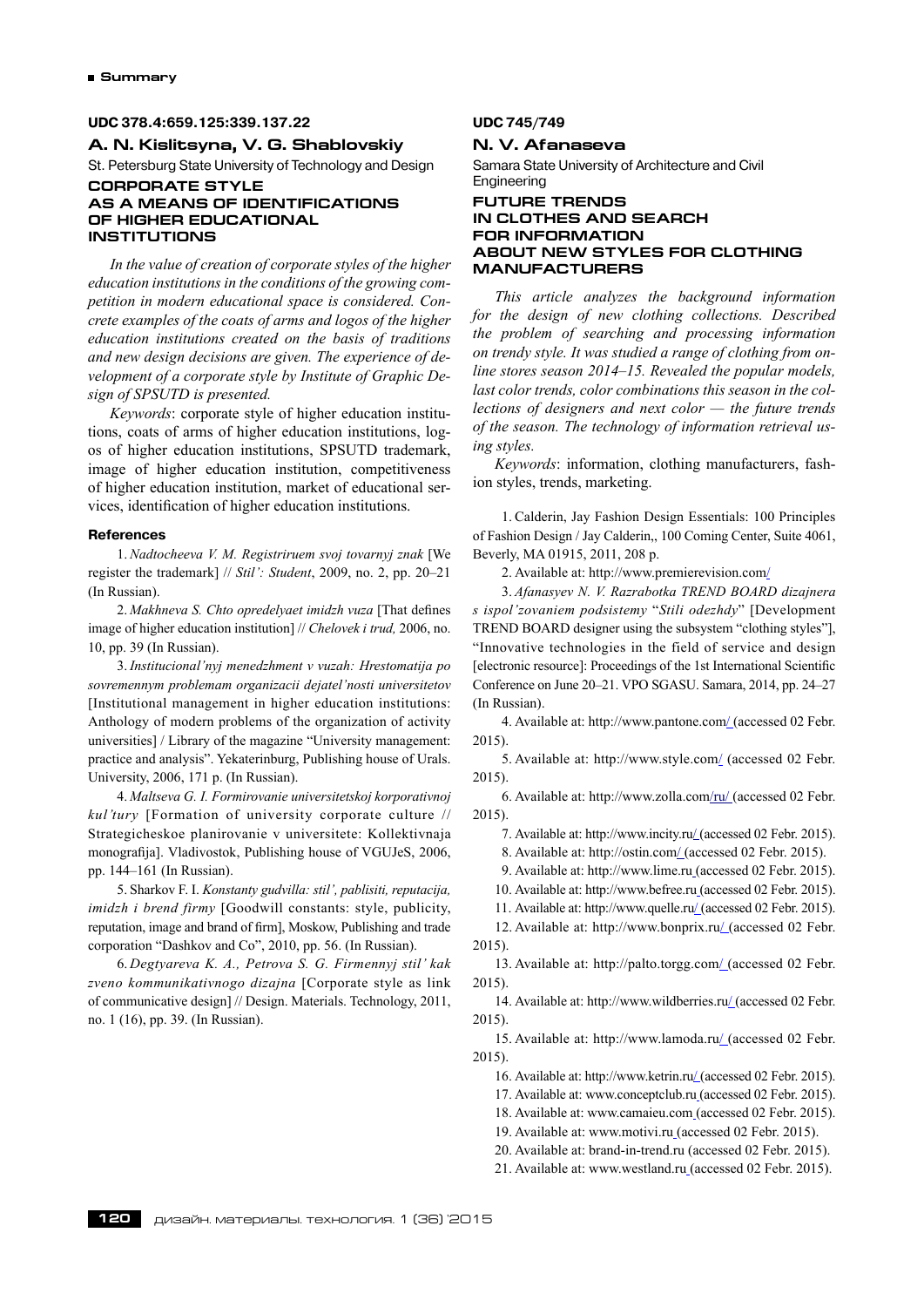#### **UDC 7.01**

# **S. V. Mirzoyan**

St. Petersburg state art and industrial academy of A. L. Stieglitz

# **Problems of concept evolution in formation of the key terms and their real value in industrial design**

*The work is dedicated to emergence of the four terms ("Industrial art", "artistic design", "commercial art" and "design") in the field of design in the early 60-ies, which required certain understanding of the above concepts. It states that the term "design" has eventually established itself in Russia (meaning "Industrial design"), to replace the term "Industrial design" which had been used before.*

*Keywords*: VHUTEMAS (Higher Artistic and Technical Workshops), LHPU (Leningrad School of Industrial Art) LVHPU (Leningrad Higher Arts and Crafts College) TSUTR (Central School of Technical Drawing), VNIITE (All-Union Scientific Research Institute of Technical Aesthetics), Y. B. Soloviev, MVHPU (Moscow Higher School of Industrial Art).

# **References**

1. *Mirzoyan S. V., Hel'myanov S. P. Sankt-Peterburgskaya shkola dizajna ot CUTR do LVHPU. Ot Mesmahera do Vaksa* [The St. Petersburg school of design from TsUTR to LVHPU. From Mesmakher to Shoe-polish]. SPb., 2011, 400 p. (In Russian).

2. *Materialy po istorii dizajna. VNIITEH: sbornikhrestomatiya: sb. st* [Materials on design stories. VNIITE]. Moskow, 1969, 139 p. (In Russian).

#### **UDC 74:159.943**

## **E. Y. Novikova**

Russian economic University of G. V. Plekhanov, Moskow **THE PARADIGM OF THE STUDY OF EMOTION AND DESIGN**

*Тhe article discusses the paradigm of the study of emotion in aesthetics, psychology and sociology. Shown their importance for design. The interdisciplinary nature of the research design is focused on consistency and focus on different paradigms. The necessity of design design preparadigmatic grounds.*

*Keywords*: paradigm, design, aesthetics, psychology, sociology, emotions, the consumer.

# **References**

1. *Filosofiya sovremennogo iskusstva* [Philosophy of the modern art] / pod red. S. A. Dzikevicha, A. V. Vorob'yova. Moskow, 2014, 405 p. (In Russian).

2. *SHekhter T. Iskusstvo kak proizvodstvo smyslov* [Art as production of meanings]. SPb., SPbGUP, 2014, 370 p. (In Russian).

3. *Davydov A. I. Psihoanaliz kak metodologiya issledovaniya rossijskoj kul'tury* [Psychoanalysis as methodology of research of the Russian culture]. Novosibirsk, SGUPS, 2013, 195 p. (In Russian).

4. *Izard K. EH. Psihologiya ehmocij* [Psychology of emotions]. Moscow, Peter, 2006, 460 p. (In Russian).

5. *Novikova E. YU. Psihologiya v sovremennom dizajne* [Psychology in the modern design] // Design. Materials. Technology, 2013, no 3, pp. 11–15. (In Russian).

6. *Novikova E. YU. «CHelovek ehmocional'nyj» v dizajne i marketing* ["The person emotional" in design and marketing] // Vestnik REHU im. G. V. Plekhanova, 2014, no 7, pp. 7–15. (In Russian).

7. *Novikova E. YU. «EHmocional'nyj dizajn» i lichnost'* ["Emotional design" and personality] // Dizajn i tekhnologii, 2014, no 39, pp. 95–101. (In Russian).

8. *Gorbunova M. YU., Fihlin L. A.* EHmocii kak ob"ekt sociologicheskih issledovanij: bibliograficheskij analiz [Emotions as object of sociological researches: bibliographic analysis] // Sociolog. Issled, 2010, no 6, pp. 13–23. (In Russian).

9. *Gurova O. YU.* Sociologiya mody: obzor klassicheskih koncepcij [Mode sociology: review of classical concepts] // Sociolog. Issled, 2011, no 8, pp. 72–83. (In Russian).

10. *Kukushkina E. I. Istoriya sociologii* [Sociology history]. Moscow, INFRA-M, 2013, 463 p. (In Russian).

11. *Sheblanova V. V.* Sovremennye sociologicheskie teorii [The modern sociological theories]. Saratov, SGTU, 2014, 101 p. (In Russian).

#### **UDC 74.01/.09**

**D. Y. Nekrasov**

State university of cinematography named after S. A. Gerasimov, Moskow

# **The meanings of the terms. The classification of art, depending on the carrier**

*Article describes the structure and systematization of modern pieces of art, depending on their carrier, technologies, materials. There is an comparison between traditional, digital and hybrid art.*

*Keywords*: digital, traditional, hybrid, spatial, interactive, in-plane, drawing, painting, sculpture.

#### **References**

1. *Pelipenko A. A. Iskusstvo v zerkale kul'turologii* [Art in the Mirror of Cultural Studies]. Moskow, Izd-vo Gosudarstvennyj institut iskusstvoznanija — Government institute of art knowledge, 2009, pp. 46–58. (In Russian).

2. *Danijel' S. Ot ikony do avangarda. Shedevry russkoj zhivopisi* [From icons to avantgarde. Masterpieces of Russian painting]. SPb., Izd-vo Azbuka, 2000, pp. 340–358. (In Russian).

3. *Dmitrieva N. Proishozhdenie iskusstva* [The origin of art]. Moskow, AST Press — AST press publishing, 2004, pp. 24–56. (In Russian).

4. *Erohin S. V. Cifrovoe komp'yuternoe iskusstvo* [Digital computer art]. SPb., Aletejya, 2011, pp. 19–25. (In Russian).

5. David Hockney's iPad Paintings Take Over Major Museum Exhibition / Huffington post, интернет газета, 2013. Available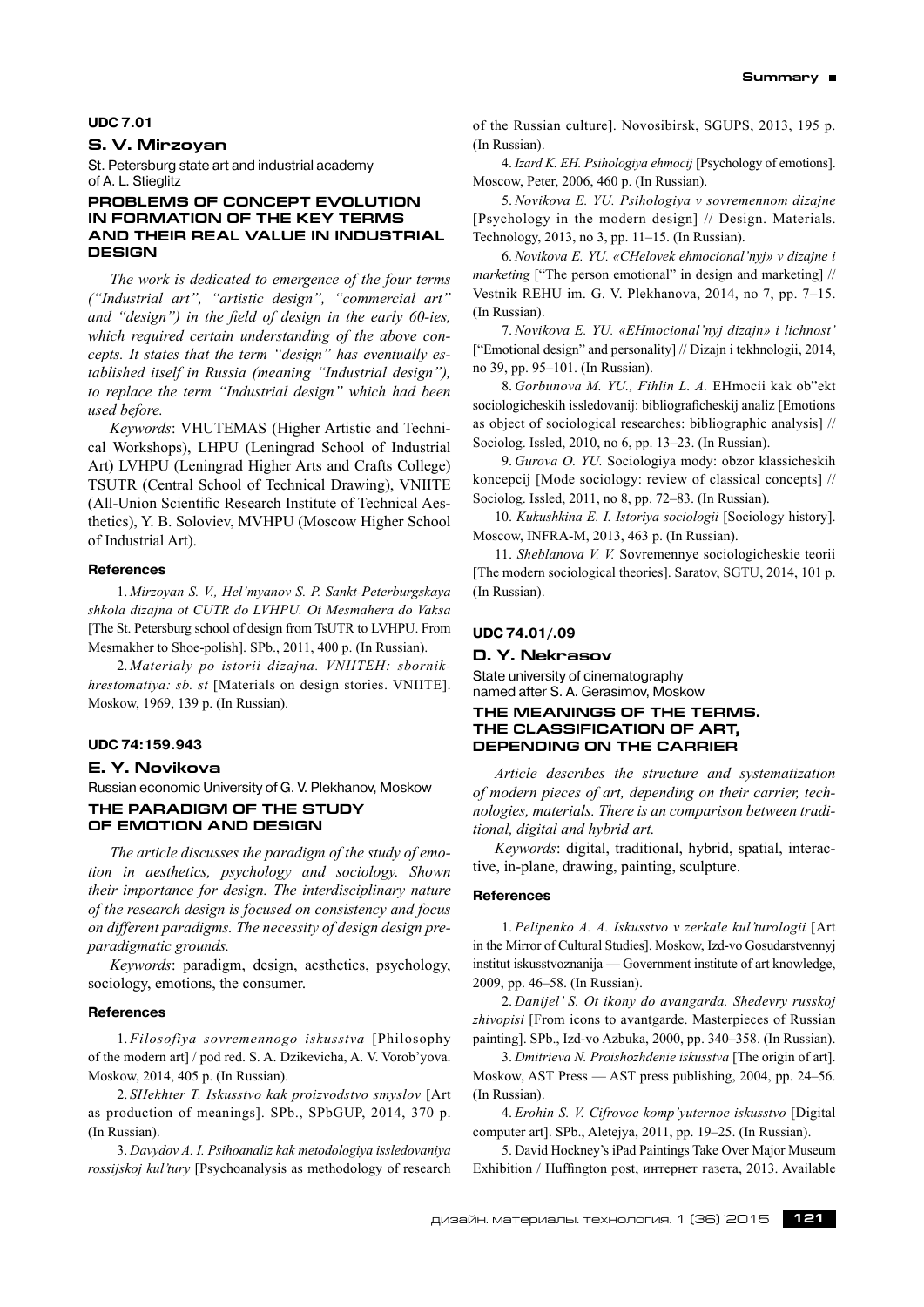at: http://www.huffingtonpost.com/2013/10/28/david-hockneyipad\_n\_4167670.html (accessed 12 Oct. 2014).

6. Interactive painting by scott garner / design boom, 2012. Available at: http://www.designboom.com/technology/interactivepainting-by-scott-garner/ (accessed 04 Oct. 2014).

7. *Galkin D. V. Jestetika kiberneticheskogo iskusstva 1950– 1960-h gg* [Aesthetics of cybernetic art of 1950–1960 years]. Tomsk, Izd-vo zhurnala Vestnik Tomskogo gosudarstvennogo universiteta, 2009, no 320, pp. 83. (In Russian).

8. *Erohin S. V. Cifrovye tekhnologii v skul'pture* [Digital technologies in a sculpture] // Materialy IV Ovsyannikov. Mezhdunarod. ehstet. konf. MGU im. M. V. Lomonosova, 23– 24 noyab. 2010 g.: sb. nauch. dokl. Moskow, MIEHEH, 2010, pp. 123–126. (In Russian).

9. *Konfederat O. V., Garifullina D. M. Fenomenologiche skie interpretanty kak osnovanie klassifikacii cifrovyh obrazov* [Phenomenological interpretants as the basis of digital images classification]. Tomsk, Izd-vo zhurnala Vestnik Tomskogo gosudarstvennogo universiteta, 2011, no № 350. (In Russian).

# **UDC 675.6.03 (084.74)**

# **L. A. Terskaya, R. I. Sinenko**

Vladivostok state university of economy and service

# **THE DECORATION OF TEXTILE MATERIALS BY FUR ELEMENTS**

*The article is devoted to a question of systematization and description of the contemporary methods of decoration the mechanical ohm of textile materials. The results of a study will allow designers and producers of clothing to use entire spectrum of the technological possibilities of fur, allowed by contemporary technologies.*

*Keywords*: the decoration of textile materials, fur elements, fur thread, embroidering, opletenie, the fur finishing.

# **References**

1. Development of new products in area of work with fur of mink and fox. Denmark, International design centre SAGA FURS OF SCANDINAVIA, 1999, 47 p.

2. Development of new products in area of work with fur of mink and fox, Denmark, International design centre Saga, 2003, 1–4 electron. opt. disk (CD-ROM).

3. Available at: http://www.sagafurs.com ( (accessed 19 Jan. 2014).

4. *Vetoshkina E. A. Razrabotka sposobov polucheniya i ocenka svojstv mekhovyh poloten*: *avtoref. … dis. kand. tehn. nauk* [Development of methods of receipt and estimation of properties of fur fabric]. Kostroma, 2003, 17 p. (In Russian).

5. *M.-Arnautova E. Mekh i trikotazh* [Fur and knitted fabric] // Atelier, 2008, no 1, pp. 24–27. (In Russian).

6. *M.-Arnautova E. Mekhovoj trikotazh: varianty dizajna* [Fur knitted fabric: variants of design] // Atelier, 2009, no 1, pp. 56–57. (In Russian).

7. *Terskaya L. A. Dizajn mekhovoj otdelki odezhdy: monografiya* [Design of the fur finishing of clothing]. Vladivostok, Dalnauka, 2012, 144 p. (In Russian).

## **UDC 535.015**

# **E. L. Vinogradov1, V. A. Tropetz2, K. A. Chekmenev<sup>2</sup>**

<sup>1</sup> St. Petersburg state polytechnical university <sup>2</sup> St. University of technology and design

## **RESEARCH OF OPTICAL PROPERTIES OF A PRINTED PAPER: THE COMPLEX APPROACH**

*All key parameters which quantitatively describing the interaction of light with this printing substrate such as transmittance, scattering and absorption coefficient can be defined by the reflection coefficient measurement of paper sheet first placed on the absorbing and then the mirror reflecting backing on reflective mode scanner.*

*Keywords*: absorption coefficient, optical properties, paper, reflection, transmittance.

# **References**

1. *Vinogradov E. L., Tropec V. A. Issledovanie opticheskih svojstv pechatnoj bumagi: kompleksnyj podhod* [Research of optical properties of printing paper: integrated approach] // Design. Materials. Technology, 2011, no 4 (19), pp. 47–51. (In Russian).

2. *Tropec V. A., Vinogradov E. L. Kompleksnyj podhod k izucheniyu neodnorodnosti pechatnyh podlozhek* [Integrated approach to study of non-uniformity of printing substrates] // Innovacii molodezhnoj nauki: tez. dokl. na Vseross. nauch. konf. molodyh uchenyh. SPb., SPGUTD, 2013, pp. 204. (In Russian).

3. Pat. 2525662 RF. *Sposob opredeleniya prozrachnosti ploskih svetopropuskayushchih materialov* [Method of determination of transparency of plane light-transmitting materials] / E. L. Vinogradov, V. A Tropec. — Prioritet ot 29.10.2012. (In Russian).

# **UDC 614.841**

# **R. N. Sabirzyanova, I. V. Krasina**

# **FIRE RETARDANT TEXTILE MATERIALS USING INTUMENSCENT FLAME RETARDANT AND TEST METHODS**

*This paper describes a new method of fire retardant textile materialam- this application intumescent flame retardant. Methods of testing according to GOST textile flammability. Described the results of tests on an open fire and heat flux*

*Keywords:* textile materials, fire resistance, an intumescent fire retardant, open flame, heat radiation, standards.

# **References**

1. *Lavreneva E. P. Sravnitelnyy analiz svoystv ognezaschitnykh tkaney razlichnykh sposobov proizvodstva* [Comparative analysis of properties of fireproof fabrics of different methods of production] // Shveynaya promyshlennost, 2012, no 3, pp. 40–42. (In Russian).

2. *Geyko E. A., Karavaeva L. V. Ekologicheskie problem proizvodstva I ekspluatatsii tekstilnykh materialov* [Environmental problems of production and maintenance of textile materials] // Sovremennye naukoemkie tekhnologii, pp. 178. (In Russian).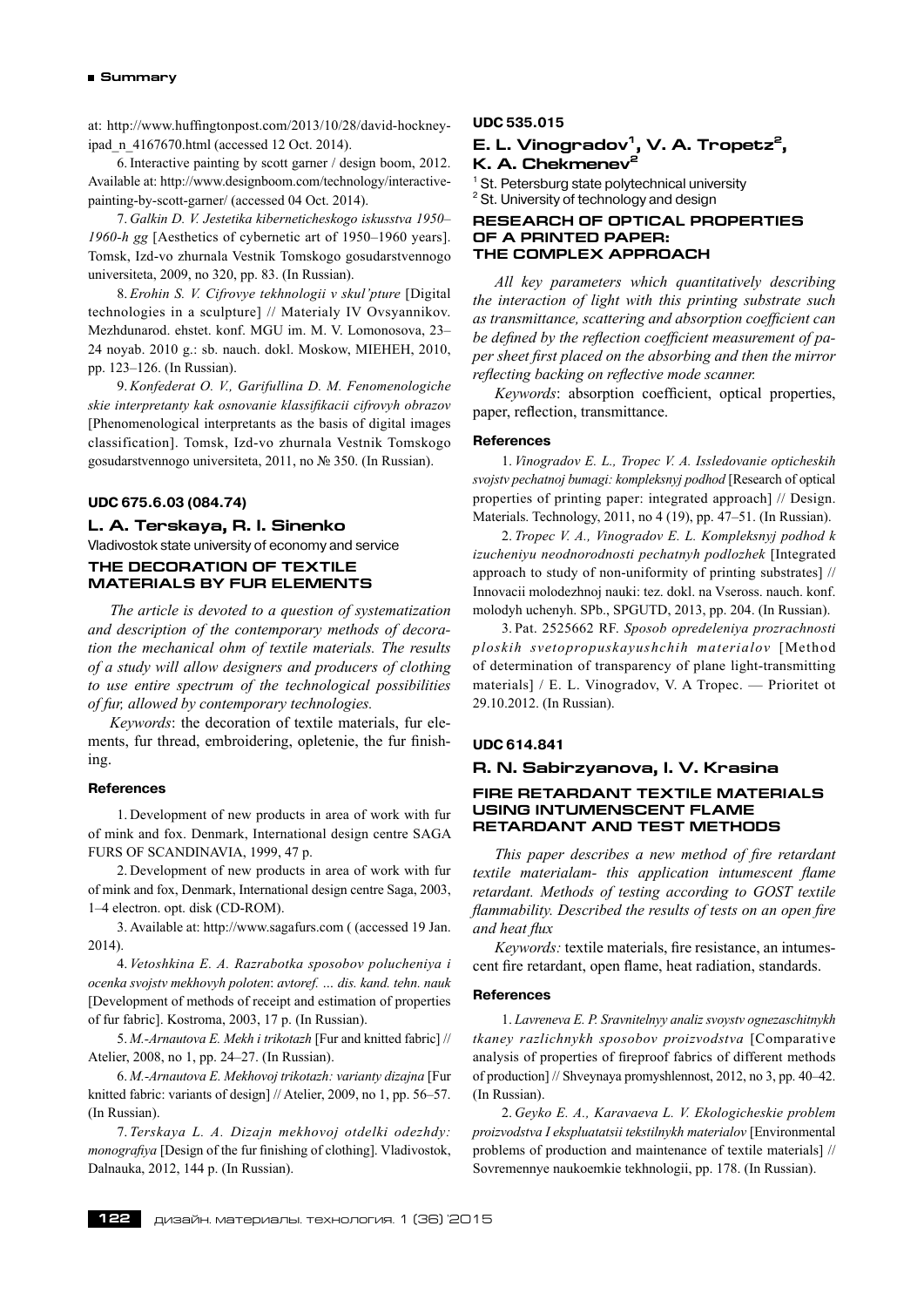3. *Fomin B. M., Nikolaev S. D., Egorov N. V. Perspektivy vypuska ognezaschitnykh tkaney v Rossii* [Perspectives of production of fireproof fabrics in Russia] // Tekstilnaya promyshlennost, 2011, no 4, pp. 64–66. (In Russian).

4. *Ayzenshteyn E. M. Volokna i tkani buduschego* [Fibers and fabrics of the future] // Tekstilnaya promyshlennost, 2006, no 6, pp. 22–24. (In Russian).

5. *Fomchenkova L. M. Sovremennye materialy dlya spetsodezhdy* [The modern materials for overalls] // Tekstilnaya promyshlennost, 2002, no 7, pp. 33–34. (In Russian).

6. GOST R 12.4.200–99. «*Odezhda spetsialnaya dlya zaschity ot tepla i ognya. Metody ispytaniy pri ogranichennom rasprostranenii plameni»* [Clothes special for protection against heat and fire. Test methods in case of limited distribution of a flame]. (In Russian).

7. *Alakhova S. S., Kogan A. G. Kombinirovannye ognetermostoykie niti* [Combined ognetermostoyky threads] // Tekhnicheskiy tekstil, 2005, no 12, pp. 20–21. (In Russian).

8. *Sabirzyanova R. N., Krasina I. R. Issledovanie vliyaniya vspuchivayuschikh antipirenov na povyshenie ognestoykosti tekstilnykh materialov* [Combined ognetermostoyky threads] // Vestnik Kasanskogo tekhnologicheskogo universiteta, 2014, no 3, pp. 53–54. (In Russian).

9. GOST R ISO 9151–2007 *«Odezhda dlya zaschity ot tepla i plameni. Metod opredeleniya teploperedachi pri vozdeystvii plameni»* [Clothes for protection against heat and a flame. Metodopredeleniya of a heat transfer in case of influence of a flame]. (In Russian).

10. *Volokhina A. V., Machalaba N. N., Pedchenko N. V. Term oognestoykoe aramidnoe volokno Terlana* [Thermofire-resistant aramide fiber of Tverlan] // Tekhnicheskiy tekstil, 2001, no 2, pp. 41–44. (In Russian).

11. *Sabirzyanova R. N., Krasina I. R. Modifikatsiya tekstilnykh materialov nizkotemperaturnoy plazmoy ponizhennogo davleniya* [Modification of textile materials the low-temperature plasma of the reduced pressure] // Vestnik Kasanskogo tekhnologicheskogo universiteta, 2012, no 17, pp. 56. (In Russian).

## **UDC 685.3.002.5**

# **I. P. Berdnikova, B. S. Kokorev, K. A. Melikaev**

Moscow State University of Technology and Management behalf K. G. Razumovsky

# **3D PROTOTYPING AS AN ALTERNATIVE METHOD FOR PRODUCING SHOES**

*An alternative method to produce a casing shoe on a 3D printer* (*prototyping*) *as a shell on the basis of the 3D digital model block. The main condition for three-dimensional printing is a shell wall thickness increase from zero configuration. To obtain a working pads are invited to fill the shell liquid polymer composite material, extracting the body block from the shell and technological training pads for production. This method reduces the time to manufacture personalized shoe pads, improve the ecological situation in the workplace, to reduce energy consumption.*

*Keywords*: prototyping technology SLS printing, 3D printer, CAD/CAM software, 3D model.

#### **UDC 677.314.027.5**

# **V. V. Zhidkova, N. V. Daschenko, A. M. Kiselev**

St. Petersburg state university of technology and design

#### **Structural color new opportunities artistic coloration of textile**

*Historical and theoretical aspects of forming structural coloration on the optical mechanism in nature and artificial methods are considered. Experimentally confirmed the possibility of achieving high-quality artistic and coloristic design of textile materials and products in the formation of structural color ways direct and discharge printing using nanoscale* (*interference*) *inorganic pigments.*

*Keywords*: structural coloring, interference, textiles, printing, discharge printing, inorganic pigment, color fastness.

#### **References**

1. *Krichevskij G. E. Strukturnaya okraska* [Structural painting] // Himiya i zhizn', 2010, no 11. (In Russian).

2. *Borodkin V. F. Himiya krasitelej* [Chemistry of dyes]. Moskow, Himiya, 1975, pp. 99; 137; 141; 147; 158; 159; 211. (In Russian).

3. *Venkataraman K. Himiya sinteticheskih krasitelej: v 6 t. T. 5* [Chemistry of synthetic dyes]. Leningrad, Gos. nauch.-tekhn. izd-vo, 1956. (In Russian).

4. *Interferencionnye pigmenty: zayavka na izobretenie* № 2005115065 [Interference colorants: request for the invention no 2005115065]. opubl. 10.02.2006. (In Russian).

#### **UDC 7.02**

# **O. V. Vasilkova, L. T. Zhukova**

St. Petersburg state university of technology and design **TO THE QUESTION OF TECHNOLOGIES OF MAKING STAINED GLASS**

*Was compiled an overview of the main technologies for manufacture of stained glass. Were identified methods of processing glass, used to enhance the aesthetic properties by increasing the decorative qualities of stained glass. Keywords*: stained glass, glass, technologies*.*

#### **References**

1. *Kazakova L. V. Dekorativnoe steklo v Sovetskoj arhitekture* [Decorative glass in Soviet architecture]. Moskva, Izobrazitel'noe iskusstvo, 1989, 114 p. (In Russian).

2. *Sergeev Ju. P. Vypolnenie hudozhestvennyh izdelij iz stekla* [The execution of art glass products]. Moskva, Vysshaja shkola, 1984. 220 p. (In Russian).

3. *Vitrazhi i hudozhestvennoe steklo. Sajt firmy izgotovitelja.* Avaliable at: http://www.witrag.ru/cat/2/91.html#Forming (accessed 20 Oct. 2014).

4. *Spirito M. Vitrazhnoe iskusstvo i tehnika rospisi po steklu*. [Stained glass art and technique of painting on glass]. Per. s ital. E. Lysevoj. Moskva, Al'bom, 2008. 12 p. (In Russian).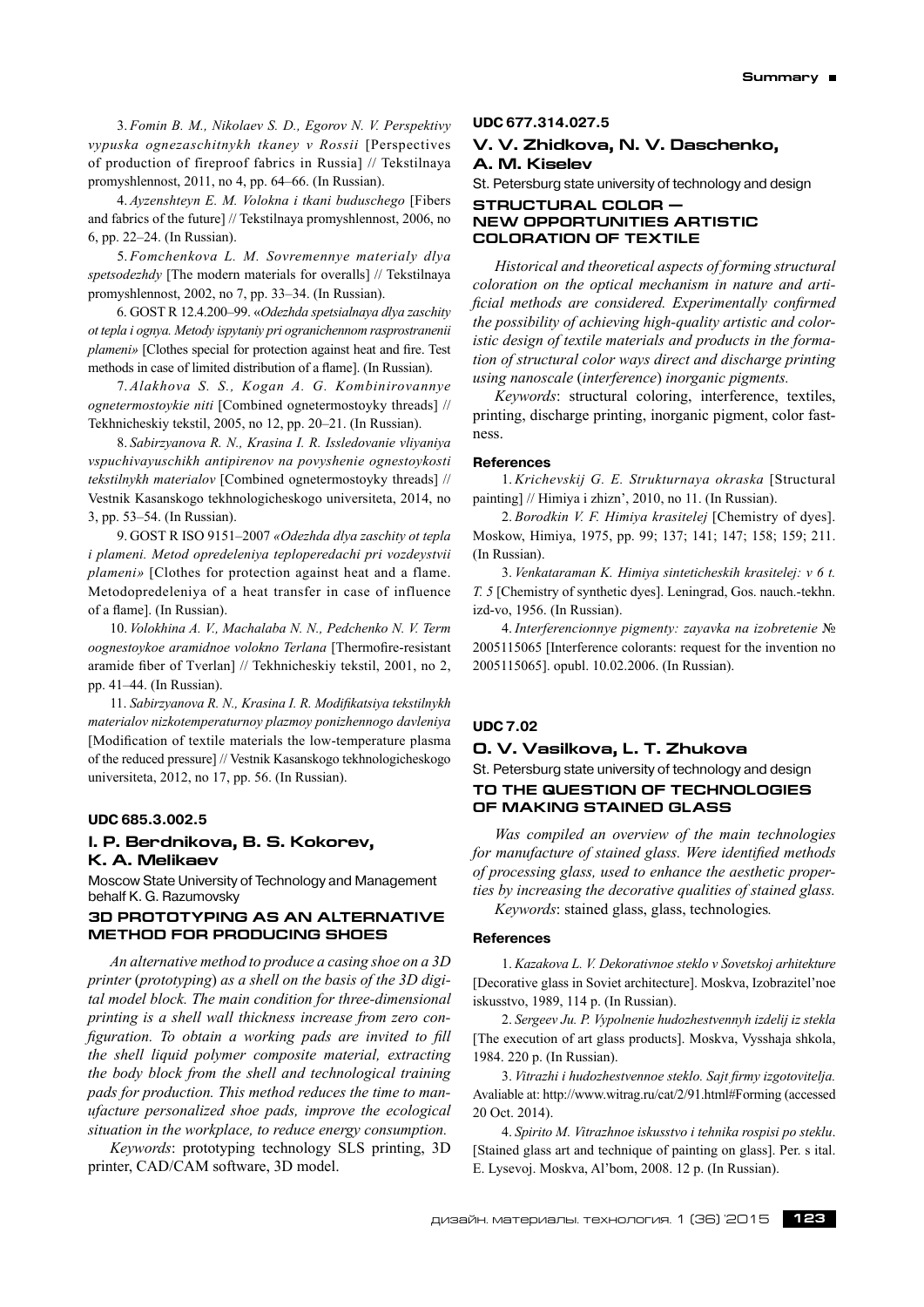#### **Summary**

5. *Cerkovnye vitrazhi zatknuli za pojas nanotehnologii: ezhedn. internet- izd. Nano Week, 25–31 avgusta 2008, No. 32.* Avaliable at: http://www.nanonewsnet.ru/ (accessed 20 Oct. 2014).

6. *Nikolenko S. V. Dekorirovanie hudozhestvennyh izdelij iz stekla* [Dressing of art products from glass]. *Cb. nauchn. tr. XIY Mezhdunar. nauchn.-prakt. konf. «STS»*. Tomsk, NITPU, 2011, pp. 275–276. (In Russian).

7. *Nikolenko S. V. Metodika poluchenija metallicheskih pokrytij dlja dekorirovanija hudozhestvennyh izdelij iz stekla* [Technique of receiving metal coverings for dressing of art products from glass] // Design. Materials. Technology, SPb., 2011, no 1 (16), pp. 75–81. (In Russian).

8. *Nikolenko S. V. Vlijanie rezhimov termicheskoj obrabotki na kachestvo dekorativno-hudozhestvennyh izobrazhenij na stekle, poluchennyh naneseniem metallicheskogo pokrytija na poverhnost' metodom dekolirovanija* [Influence of the modes of heat treatment on quality of the decorative and art images on glass received by plotting of a metal covering on a surface by a dekolirovaniye method] // Design. Materials. Technology, SPb., 2011, no 3 (18), pp. 45–48. (In Russian).

9. *Zhukova L. T., Baranova O. K. Metodologija izgotovlenija juvelirnyh izdelij: monografija* [Methodology of manufacture of jewelry]. SPb., SPGUTD, 2014, 236 p. (In Russian).

# **UDC 391 (=161.1)**

# **T. I. Dronova**

Institute of language, literature and history Komi of the URO **Ust-Tsilma women's shirts: traditional types, functions,** 

# **and believe in the culture**

*In article traditional types of women's shirts of Old Believers bespopovtsev of Ust-Tsilma are considered. The complete description of a cut of shirts and Ust-Tsilma names of details is given. The clothes symbolics in national culture reveals.*

*Keywords*: Ust-Tsilma women'sshirt, kabat, conservatives.

## **References**

1. Muzej antropologii i ehtnografii im. Petra Velikogo (Kunstkamera) (dalee —MAEH). № 935.

2. *Lebedeva N. I., Maslova G. S. Russkaya krest'yanskaya odezhda XIX — nachala XX v.* [The Russian country clothes of XIX — the beginning of the XX century] // *Russkie: istorikoehtnograf. atlas* / otv. red. P. I. Kushner, Moskow, Nauka, 1967, pp. 218–220. (In Russian).

3. *Val'kova T. R. Tradicionnyj kostyum sela Nyonoksa Arhangel'skoj gubernii v nachale XX v.* [Traditional suit of the village of Nyonoksa of the Arkhangelsk province at the beginning of the XX century] // *Narodnyj kostyum i obryadnost'na Russkom Severe* / pod red. N. I. Reshetnikova, Kargopol', 2004, pp. 166–167 (In Russian).; *Lyutikova N. P. Krest'yanskij kostyum Mezenskogo uezda Arhangel'skoj gubernii konca XIX — nachala XX veka: katalog* [Country suit of the Mezensky district of the Arkhangelsk province of the end of XIX — the beginning of the XX century]. Arhangel'sk, Pravda Severa, 2009, pp. 97. (In Russian).

4. Lyutikova N. P. *Krest'yanskij kostyum Mezenskogo uezda*… [Country suit of the Mezensky district of the Arkhangelsk province…], pp. 85. (In Russian).

5. *Polevye materialy avtora (dalee — PMA). Zapisano ot A. M. Babikovoj, 1922 g. r., v d. CHukchino, v 2005 g*.

6. *PMA. Zapisano ot P. I. Terent'evoj, 1930 g. r., v s. Sizyabsk Izhemskogo r-na, v 2009 g.*

7. *PMA. Zapisano ot I. I. Nosovoj, 1926 g. r., v s. Ust' — Cil'ma, v 2006 g.*

8. *Russkij tradicionnyj kostyum: illyustrir. ehncikl.* [Russian traditional suit]/ avt-sost. N. Sosnina, I. SHangina. SPb., Iskusstvo — SPb., 1998, pp. 98. (In Russian).

9. *SHabunin N. A. Zapiski dlya chteniya: Lyudi i zhizn' v Zapechorskom krae* [Notes for reading: People and life in the Zapechorsky edge]. SPb., 1866. (In Russian).

10. *Fursova E. F. Tradicionnaya odezhda russkih krest'yanstarozhilov Verhnego Priob"ya (konec XIX — nachalo XX vv.)* [Traditional clothes of the Russian peasants old residents of Upper Priobjya (the end of XIX — the beginning of the XX centuries)]. Novosibirsk, In-t arheol. i ehtnografii SO RAN, 1997, pp. 34 (In Russian).; *Lebedeva N. I. Odezhda* [Clothes] // *Materialy i issledovaniya po ehtnografii russkogo naseleniya evropejskoj chasti SSSR* / otv. red. P. I. Kushner. Moskow, 1960, pp. 54 (In Russian); *Maslova G. S. Odezhda* [Clothes] // *Materialy i issledovaniya po ehtnografii russkogo naseleniya evropejskoj chasti SSSR* / otv. red. P. I. Kushner. Moskow, 1960, pp. 106. (In Russian).

11. *Nauchnyj arhiv KNC UrO RAN. F. 5. Op. 2. D. 567. L. 23*. 12. *Limerov P. F. Korova kak simvol* [Cow as character] // *Korennye ehtnosy Severa evropejskoj chasti Rossii na poroge novogo tysyacheletiya: istoriya, sovremennost', perspektivy* / otv. red. EH. A. Savel'eva. Syktyvkar, 2000, pp. 247–251. (In Russian).

13. *PMA. Zapisano ot P. G. Babikovoj, 1932 g. r., v d. CHukchino v 2003, 2004 g.*

#### **UDC 769.03/09+769.1**

# **A. B. Parygin**

St. Petersburg state university of technology and design **FINNISH SERIGRAPHY OF 1950–2010**

*Polemical, in chronological order questions, connected with the development of artistic Serigraphy in the art of Finland are examined. Information about finnish graphic artists is given. Special attention is focused on the pioneers of this technique in Finland.*

*Keywords:* silkscreen printing, serigraphy, printmaking, graphic art, types of graphics, finnish art of the XX century, printing techniques.

#### **References**

1. *Vystavka grafiki Turku v Leningrade* [Exhibition of Turku graphic art in Leningrad]. Turku, 1962, 8 p. (In Russian).

2. *Peltola L. Finskaya grafika 1910–1960-h godov* [Finnish graphic art of 1910–1960s] // The catalogue of the exhibition The Art of Finland 1900–1960s. Hel'sinki, 1982, pp. 108. (In Russian).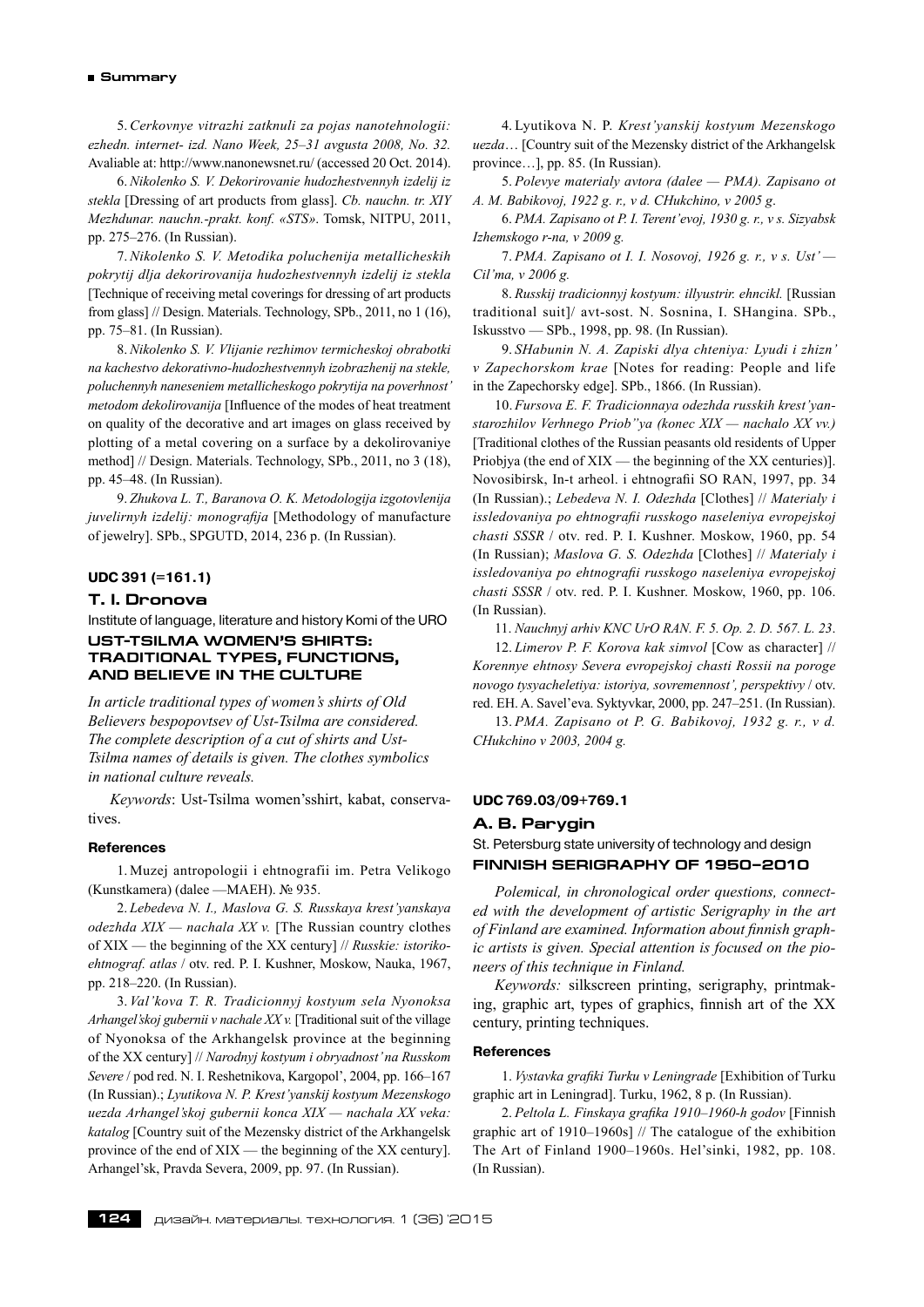# **UDC 747:72.035.5 (470+571)**

# **S. M. Vankovich, V. B. Sanzharov**

St. Petersburg state university of technology and design

## **Аn eclectic recreation of historical styles in subject-art environment of Russian interior 1850–1880's**

*Describes a process of forming subject-artistic environment of Russian Interior in the second half of the nineteenth century under the influence of Historicism-stylistic direction, which in this period was characterized by an eclectic recreating the artistic styles of the past.*

*Keywords*: historical, style, art, interior design, the aesthetic ideal, the art industry.

#### **References**

1. *Punin A. L. Arkhitektura Petersburga serediny i vtoroy poloviny ХIХ veka* [Architecture of Petersburg middle and second half of the nineteenth century]. SPb., Kriga, 2009, pp. 479. (In Russian).

2. *Bartenev I. A., Batazkova V. N. Russkiy inter'er ХVIII — ХIХ vekov* [Russian interior XVIII–XIX century]. Moskow, Svarog &K, 2000, pp. 102. (In Russian).

3. *Vankovich S. M. Kostyum v plenu eklektiki: arkhitekturnostilisticheskyie assotsiatsii*. [Costume in captivity eclecticism: architectural and stylistic associations]. SPb., SPGUTD, 2013, pp. 103. (In Russian).

4. *Rossiskaiya imperiya v zerkale Vsemirnykh universal'nykh vistavok* [Russian Empire in the Mirror World Universal Exhibition]. Available at: http://sergeytsvetkov.livejournal.com/134837.html

(accessed 17 Nov. 2014).

5. *Grigorovich D. Obzor Parizskoy vystavki 1867* [Overview of the Paris Exhibition in 1867]. SPb., 1867–1869, pp. 38. (In Russian).

#### **UDC 76.03**

# **M. V. Asalchanova**

Leningrad state university named after A. S. Pushkin **CONCEPTUAL FASHION DESIGN AS A FORM OF ART**

*Formation of professional qualities in students is directly related to creative activities. In this regard, the study of domestic and foreign experience of conceptual design is sufficiently actual direction in the system of art education. This article describes the author's work, corresponding to the requirements of time and fashion. Describes the art objects made of fabrics and knitted fabrics.*

*Keywords:* costume, fashion, art design, textiles, design, art object, knitted fabric.

# **References**

1. *Stepuchev R. A. Osnovy teorii kostyumnogo yazyka: ucheb. posobie dlya vuzov* [Fundamentals of the theory of language costume]. Moskow, RIO MGTU im. A. N. Kosigina, 2002, 192 p. (In Russian).

2. *Kavamura Ju. Teoriya i praktika mody* [Theory and practice of fashion]. Minsk, Grevtsov Pablisher, 2009, pp. 92. (In Russian).

- 4. Ibid, pp. 106.
- 5. Ibid, pp. 129.

6. *Denisova O. I. Osnovy teorii i metodologii dizajnproektirovaniya kostyuma: ucheb. posobie* [Basics of theory and methodology of designing costume design: a textbook for colleges]. Kostroma, KSTU, 2009, pp. 6. (In Russian).

7. *Zvyagintsev S. V. Tekhnicheskij i ehsteticheskij obrazy v processe formirovaniya dizajn-ob"ektov v sisteme Kostyum* [Technical and aesthetic images in the process of design objects in the costume]. Moskow, MSUDT, 2005, pp. 87. (In Russian).

8. Cole D. Textiles now. London, Laurence King Publishing, 2008, pp. 26, 69, 73.

9. Ibid, pp. 22, 43, 46, 74; Panchamia D. Available at: http:// www.deepapanchamia.com/sculptures (accessed 11 Nov. 2014).

10. Schoeser M. Textiles. L'art des couleurs et de la forme. Paris, Flammarion, 2013, pp. 422–423.

11. Ibid, pp. 63.

12. Ibid, pp. P. 99.

13. Cole D. [Textiles now] …, pp. 103, 130, 145, 181.

14. Ibid, pp. 154, 176, 177, 198.

15. Ibid, pp. 83.

16. Schoeser M. Textiles. L'art des couleurs et de la forme… pp. 191.

17. TanseyContemporary/J. Content/ / Available at: http://www. tanseycontemporary.com/sagemoon/ artist Pages/JContent.html (accessed 12 Nov. 2014).

# **UDC 62:7.05**

# **M. N. Kovalyova**

# St. Petersburg state university of technology and design **The development of the Soviet costume of constructivism period in the context of the architectural style of the epoch**

*The relationship of architecture and fashion in a suit of constructivism era is examined. Suit research is conducted in a context of formation of architectural style at the level of art-shaped and structural-compositional connections. The common principles of shaping of forms and style are revealed on the example of works by outstanding masters of the period.*

*Keywords:* architecture, fashion, dress, constructivism, synthesis of arts, style, context

#### **References**

1. *Stepanova V. F. Сhelovek ne mozhet zhit'bez chuda. Pis'ma. Pojeticheskie opyty. Zapiski hudozhnicy* [Man can not live without a miracle. Letters. Poetic experiments. Notes of the artist]. Moscow, Sphere Publ., 1994. (In Russian).

2. *Lavrent'ev A. N. Istorija dizajna* [History of design]. Moscow, Gardariki Publ., 2007. (In Russian).

<sup>3.</sup> Ibid, pp. 88.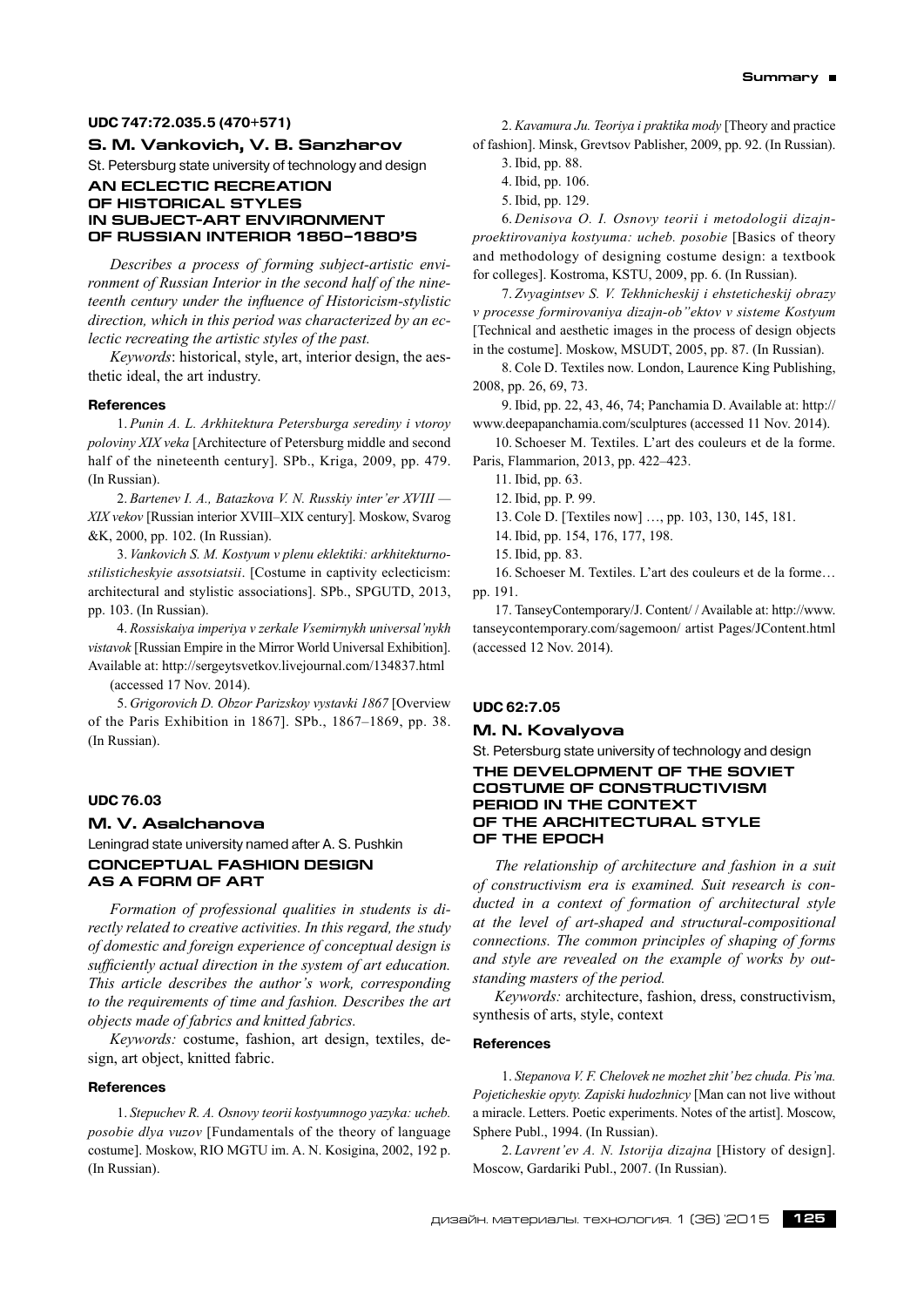3. *Jekster A. A. V konstruktivnoj odezhde* [In a constructive clothes] // *Atel'e*, 1923, no. 1, pp. 4–5 (In Russian).

3. *Lamanova N. P. Postroenie kostyuma po ploskostyam* [Construction of suit on planes] // *Krasnaja niva*, 1924, no. 26, pp. 663 (In Russian).

# **UDC 78.085:746.1 (091)**

# **O. A. Pechurina, Z. D. Lyangolf**

St. Petersburg state university of technology and design

# **REGARDING SYMBOLISM OF HISTORICAL FOLK DANCES IMITATING WEAVING TECHNOLOGY**

*The article analyzes the ethnographic dances which reproduced processes of weaving and braiding. Attempts to analyze the symbolism of these dances are made.*

*Keywords:* weaving, dance, braiding, weft, technology.

#### **References**

1. *Zelenin D. Vostochnoslavyanskaya ehtnografiya* [Eastern-Slavic Ethnograpy]. Moscow, Nauka, 1991. 511 p. (In Russian)

2. *Koroleva E. Horeograficheskoe iskusstvo Moldavii* [Moldovian Folk Dance Art]. Chisinau, Kartia Moldoveniaska, 1970, 188 p. (In Russian)

3. *Purtova T. Istoki samodeyatel'nogo tanceval'nogo iskusstva i problemy ego razvitiya* [Origins of Amateur Dance Art and Development Issues] // *Folk Dance: Study Issues. Collection of studies*. SPb., 1991, pp. 128–136 (In Russian).

4. *Klimov A. Osnovy russkogo narodnogo tanca* [Basics of Russian Folk Dance: The textbook for culture and art higher schools]. Moscow, Moscow Culture and Art University Publishing, 2004, 320 p. (In Russian).

5. Webertanz (Weaver Dance). Hesse Folk Dance Tournament. Germany, 2010. Available at: http://www.youtube.com/ watch?v=WFghiZNDzAQ (accessed 30 Sept. 2014).

6. *Tkachenko T. Narodnyj tanec* [Folk Dance]. Moscow, Iskusstvo, 1967, 656 p. (In Russian).

7. *Rudneva A. Kurskie tanki i karagody: tanochnye i karagodnye pesni i instrumental'nye tanceval'nye p'esy* [Kursk Tanoks and Karagods: Tanok and Karagod Songs and Instrumental Dance Music]. Moscow, Sovetsky Kompositor, 1975, 311 p. (In Russian).

8. *Pokrovsky E. Detskie igry, preimushchestvenno russkie: reprint. vosproizvedenie* [Children's Games (Russian mostly). Reprint. Historical Heritage]. SPb., 1994, 389 p. (In Russian).

9. *Lisitsyan R. Armyanskie starinnye plyaski* [Ancient Armenian Dances]. Erevan, Armenian Academy of Sciences, 1983, 245 p. (In Russian).

10. *Lebedeva N. Pryadenie i tkachestvo vostochnyh slavyan* [East Slavs' Weaving and Braiding] // *East Slavs Ethnography Compilation*. Moscow, USSR Academy of Sciences Publishing, 1956, pp. 459–540. (In Russian).

11. *Tsvetkova N. Drevnie tekstil'nye tekhniki i deti novogo veka* **[**Ancient Textile Processes and New Age Children] // *Rynok Legkoi Promyshlennosti*, 2006, no 46. (In Russian).

12. *Zhiguleva V., Ivanova L. Russkij narodnyj kostyum* [Russian Traditional Garments]// Penza Region Traditional Garments of late XIX — early XX Century. Penza, Pelikan, 2005. pp. 18–161 (In Russian).

13. *Pechurina O., Blinov I. Tekhnologiya* "*zhivoj stan*"*: rekonstrukciya* ["Live Body" Process: Reconstruction] // Design. Materials. Technology, 2013, no 3, pp. 87–92. (In Russian)

14. *Hudekov S. Istoriya tancev* [History of dances]. SPb., 1912, P. 1, 309 p. (In Russian)

15. *Kukin A., Lapin K. K probleme russkih horovodov* [Regarding Russian Circle Dances] // Folk Dance: Study Issues. Collection of Studies. SPb., 1991, pp. 11–29. (In Russian).

16. *Uralskaya N. Priroda tanca* [Nature of Dance]. Moscow, Sovetskaya Rossia, 1981, 112 p. (In Russian).

17. *Tseitlin E. Ocherki istorii tekstil'noj tekhniki* [Studies of Textile Technography]. Moscow, Leningrad, Consumer Industry Publishers, 1940, 464 p. (In Russian).

18. *Goleizovsky K. Obrazy russkoj narodnoj horeografii* [Russian Folk Choreography Images]. Moscow, Iskusstvo, 1964, 368 p. (In Russian).

19. *Popov A. Pletenie i tkachestvo u narodov Sibiri v XIX i pervoj chetverti XX stoletiya* [Weaving and Braiding of Siberian Nations in XIX and early XX Centuries] // Anthropology and Ethnography Museum Publication. Vol. XVI. Moscow, Leningrad, USSR Academy of Sciences Publishing, 1955, pp. 41– 146. (In Russian).

#### **UDC 33**

# **T. R. Mkrtchyan, A. N. Salamatova**

St. Petersburg state university of technology and design; Deputy direсtor LLC SpecTransServis, Saint-Petersburg

# **Analysis of organizational factors in the formation of logistics service quality retailers**

*The study is the distribution chain retailers. The paper implemented an approach to the justification of quality logistics services and its impact on the turnover of trade network. The aim of the study is to identify the strategic guidelines improve logistics service in order to optimize the quality of logistics services.*

*Keywords:* quality, strategy, logistics services, sales network, service.

#### **References**

1. *Upravlenie i organizaciya v sfere uslug: teoriya i praktika* [Management and organization in the service sector. Theory and practice / K. Haksever, B. Render, R. S. Russell, RG Merdik. Ed. K. Haksever. SPb., Peter, 2006, 752 p. (In Russian).

2. *Fleming D., Asplund D. Upravlenie kachestvom uslug. Metod Human Sigma* [Quality management services. Method Human Sigma. Moskow, Harvard Business Review, 2009, 224 p. (In Russian).

3. *Mirotin L. B., Tashbaev Y. E. Logistika: obsluzhivanie potrebitelej* [Logistics: customer service]. Moskow, RosKonsult, 2001, 368 p. (In Russian).

4. *3PL\* — biznes v Rossii: vzglyad klientov* [3PL\* — business in Russia: look of clients] // *Skladskoj kompleks*, 2010, no 1. (In Russian).